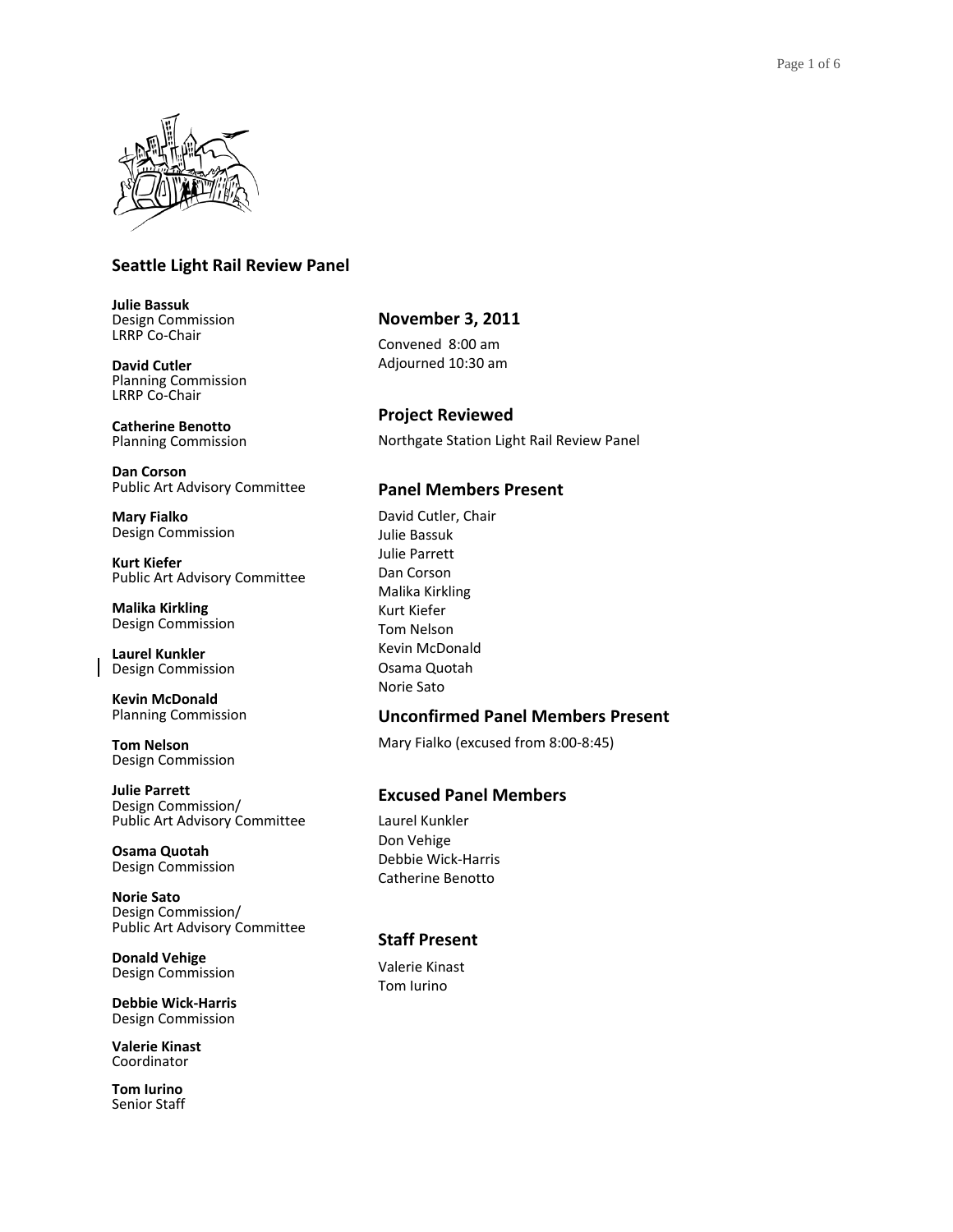| <b>November 3, 2011</b> | Project:                                              | <b>Northgate Station Light Rail Review Panel</b>                                                                                                                                                                                                                                                                                   |
|-------------------------|-------------------------------------------------------|------------------------------------------------------------------------------------------------------------------------------------------------------------------------------------------------------------------------------------------------------------------------------------------------------------------------------------|
|                         | Phase:<br><b>Last Reviewed:</b><br><b>Presenters:</b> | 30% Design<br>N/A<br>Ron Endlich, Sound Transit<br>David Hewitt, Hewitt<br>Andrew Engel, Hewitt<br>Barb Swift, Swift Company                                                                                                                                                                                                       |
|                         | <b>Attendees:</b>                                     | <b>Bob Nichols, Sound Transit</b><br>Barbara Luecke, Sound Transit<br>Debora Ashland, Sound Transit<br>Fred Wilhelm, Sound Transit<br>Gareth Loveridge, Swift Company<br>Katie Zemtseff, Daily Journal of Commerce<br>Phil Harrison, Sound Transit<br>Robert Bean, Sound Transit<br>Thomas Whittemore, Department of Neighborhoods |

**Time: 8:30am – 10:30am**

### **Disclosures**

Panel member Quotah works for a firm, LMN, which is designing the Brooklyn and UW light rail stations. Panel member Parrett works for the University of Washington, which is affected by Sound Transit's work. Panel member Sato used to work with Sound Transit on the Central Link light rail project.

Panel member Corson used to work with Sound Transit on the Central Link light rail project.

### **Presentation**

Sound Transit and its design team presented the 30% design for the Northgate Light Rail Station. The station, part of the 4.3 mile North Link extension, will be built by 2021 and will board 15,000 people per day by 2030.

The station is elevated, spanning NE 103<sup>rd</sup> Street, and the platform is 45 feet above 1st Avenue NE and the KCM site and 25 feet above the Northgate Mall property. The south entrance connects to the TOD site owned by King County, home to the existing park and ride facility. The north entrance connects to Northgate Mall. King County has proposed a bridge across I-5 to connect the eastern and western portions of the Northgate community that has been bisected by I-5. Multiple locations have been considered for the bridge and one of them is near the south end of the station. The station can accommodate a connection to the bridge near the south exit stair. Sound Transit and King County are working together to integrate bus service to the station and replace parking in the park and ride lot. The HUD Sustainable Communities grant includes a City-lead urban design study of the Northgate area that is looking at TOD plans including connections by pedestrians and bicyclists. The station's elevated guideway has been located at the westernmost side of the site to reduce impacts to the King County TOD site and the mall. The team shifted the tunnel portal to NE  $94<sup>th</sup>$  Street to better accommodate the boring machine, avoid utilities conflicts, and minimize impacts to the community.

The base of the station features a circulation space oriented N-S parallel to  $1<sup>st</sup>$  Ave and the station itself. It lies between the station and the TOD site. Trees will be planted under the guideway south of the station. The first floor level of the station is permeable, permitting patron flow from east to west and allowing for loading and unloading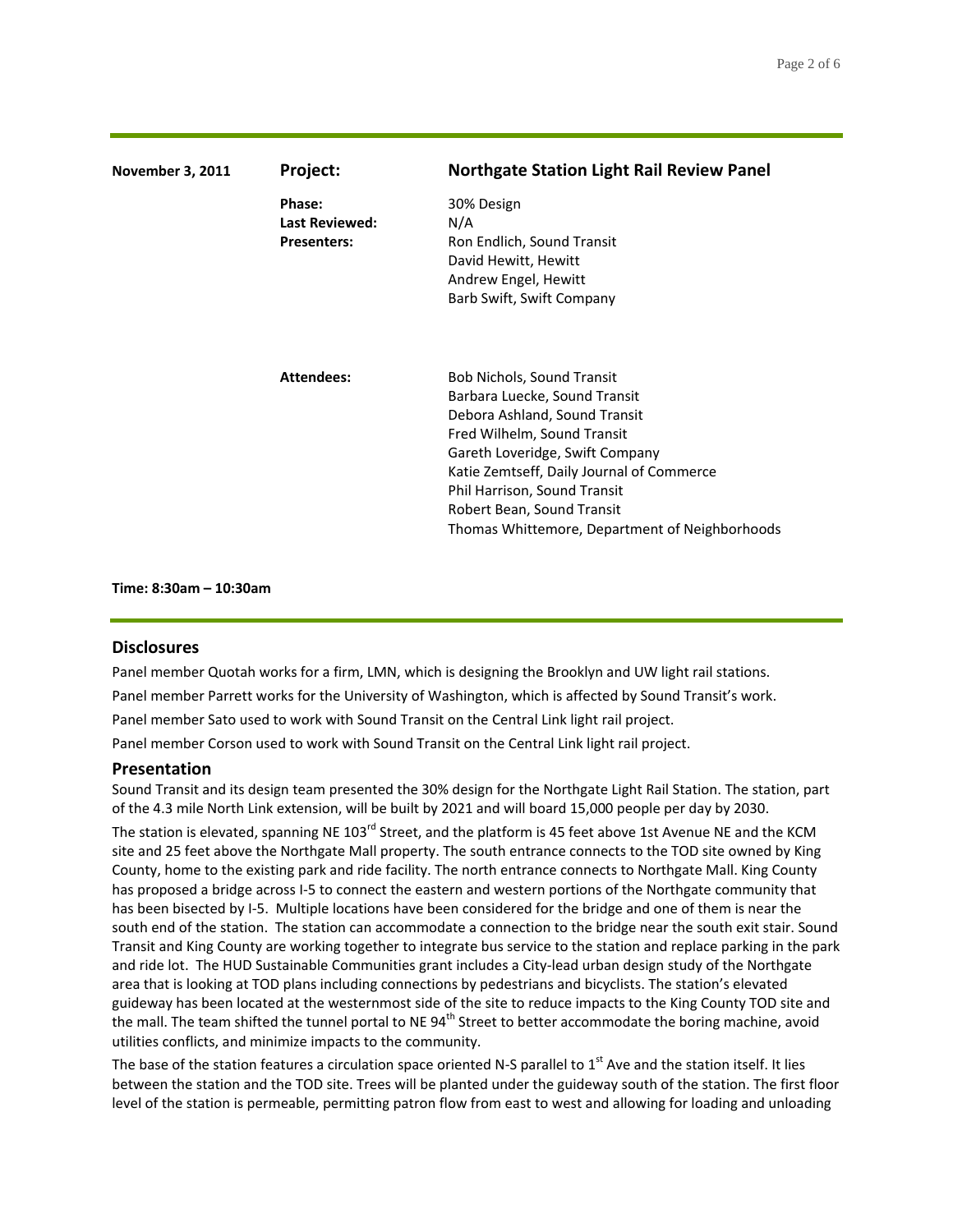on  $1<sup>st</sup>$  and pedestrian movement to the south entrance. The south entrance features a glass lobby, a canted escalator, and toilet rooms. The north entrance connects to the mall and parking garage via sidewalks. The station will be screened on the west from I-5 with wind screens, solid glass panels, and metal mesh. The roof is proposed as a tensile fabric roof, and the team is exploring two different alternatives. The team plans to have an artist on board in early 2012. Likely places for the inclusion of art are the platform, the lobby, the 1st Ave sidewalk underneath the cantilevered station, and the glazing that faces I-5.

## **ACTION (by David)**

**The Light Rail Review Panel thanked Sound Transit and its design team for its presentation of the Northgate Light Rail Station. By a vote of 6-4, the panel approved the 30% design, contingent on Sound Transit adequately addressing the following comments before the 60% review:**

- **Develop a clear vision for the surrounding area for the purpose of showing how the station may integrate appropriately with the King County TOD site, the southwest quadrant of the mall, and the public realm and mobility corridors from 1st Ave NE to 5th Avenue NE. Northgate is designated an Urban Center and recently, the city has undertaken major urban design and planning efforts and invested in public infrastructure to support Northgate's evolution from an auto-dominated suburban area to a vibrant, mixed-use urban hub. However, the station design as presented does not yet clearly reflect how it will approach this planned context. As an early civic anchor of this future neighborhood, the station can set a precedent and should inspire, set an attitude, and be a catalyst for urban redevelopment.**
- **Improve the clarity and relationship of building elements; they appear disjointed, especially at grade, and do not yet express the cohesive architectural execution of a "big idea" in relation to the urban context. The entry points and vertical circulation elements do not yet clearly indicate their importance in the overall station design and functionality. Investigate further the design of the transition between the station's large scale gestures at the platform level to the building elements at grade and at the entry.**
- **Further study how the visual and physical "permeability" between 1 st Ave. and the southern entry plaza support pedestrian flow, bike parking, and vehicular drop-off functions. Develop the design of the "negative space" between the solid elements of the lobby, stair, and guideway support piers. Study how the trees under the guideway affect the scale of the public realm and how they relate to the building elements. Take into account the noise and presence of I-5 when refining "permeable."**
- **Further study the roof structure and the use of a tensile material on the upper levels of the structure. Explore how the figural aspects of a tensile structure may help the station stand out against the backdrop of the city. Many tensile structures address a broad scale (such as the Jeddah or Denver airports) or address a small scale indigenous vernacular (such as native huts); the proposed design does neither. Investigate whether including an artist in the design of the roof would enhance the project. Consider maintenance and wear issues associated with this roof type.**
- **Develop the lobby of the south entrance as a jewel; possibly involve an artist in its design to help add to its sculptural possibilities. The glass shard that pierced through the volume of the entry is an intriguing idea, but could be manifested much better and allowed to become more sculptural. Bring lightness and more dynamism to the glass treatment through the sizing of the mullions, panels, and panel spacing. The lobby space has exciting possibilities, as a light architectural element and an entry to the station. Keep the toilet rooms; they are welcome amenities. Incorporate vendor space, perhaps within the station area to help activate it. Consider how vehicles delivering to and picking-up from the service building will impact the plaza space and the jewel-like qualities of the lobby; the storage doors appear to open onto the plaza space.**
- **Propose a station design strategy that could integrate a future pedestrian and bicycle bridge connecting North Seattle Community College to the station area. Consider how the station**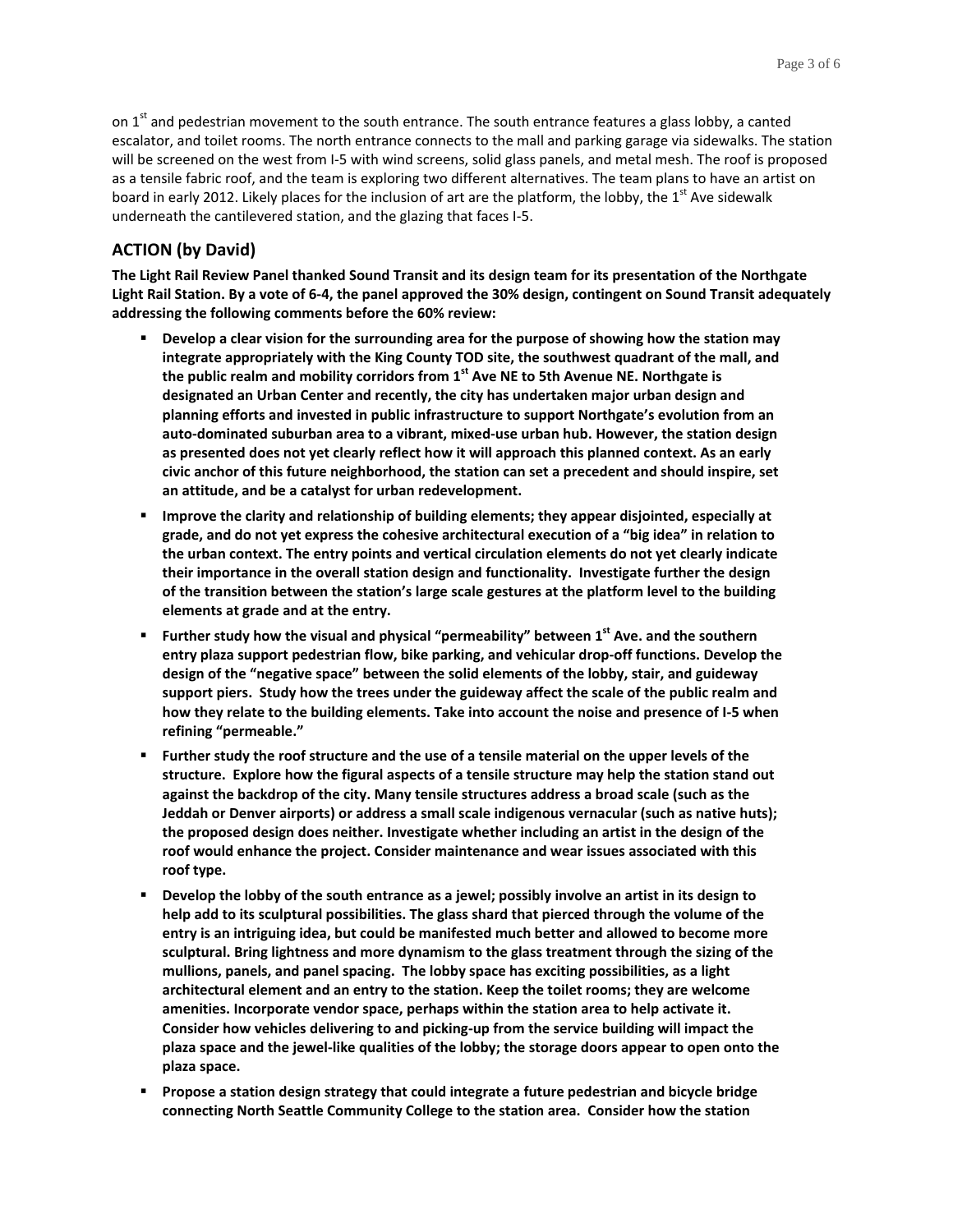**design could accommodate connections to the bridge that minimize the need for light rail passengers to travel up and down to enter or exit the system, while also providing nonpassengers a pleasant and convenient route across I-5.** 

- **Further refine the design of the north entrance to respond to the north-south pedestrian circulation spine that is envisioned on the east side of the station connecting between entrances. The north entrance entrance should also possess the visual presence to serve as a wayfinding element as viewed from the mall. Small moves such as reorienting the exterior stair to face south and east at the base of the station may help reinforce the circulation spine, and it may provide transit users with a clearer, grade-level path between the mall, the north entrance, the south entrance, and the King County TOD site.**
- **Develop drawings of the experiential quality of spaces. Study how the user experiences the entry sequence. Study variations in behavior, such as how transit users might find their way should they inadvertently come down the wrong stair. Ensure that presentation materials and graphics are legible.**
- **Integrate and resolve sustainability elements such as storm water functions.**
- **Provide clear wayfinding and travel paths for bicyclists, especially riders utilizing the potential connector bridge across I-5 and those going to and coming from 5th Avenue NE.**

**Panel member Bassuk voted no because she believed too many issues were unresolved as evidenced by the comments and discussion. She is concerned that the 60% review will be too late, given the level of detail presented at this Concept (30%) review. Her major concern is the design and experience of station users on the ground plane.** 

**Panel member Parrett voted no because she felt the larger question of the project's civic component was not answered. Also, there is a lack of resolution with the massing and the ground plane.**

**Panel member Quotah voted no for the same reasons as Bassuk and Parrett. He felt that the massing should be resolved at 30% design.** 

**Panel member Kirkling voted no because the project required substantial changes, as evidenced by the number and type of comments.**

## **Panel Members' Questions and Comments**

### *Why did you move the tunnel portal?*

The location is a better place to start the tunnel boring machine, due to the track alignment and location of utilities. With this location, there are fewer total impacts to the project, which bring minor cost savings.

*It is challenging to see the images; 4 images per page is too small. Can you blow them up? Consider that when you make your next presentation to us.*

Yes. We have on boards and will pass them around.

*Could you show and describe the spaces and materials under the guideway and at the entry?*

The pavilion is a single story with a roof. It is punctured by glass shard for the escalator, which also has a roof. Once inside, the passenger is not exposed to the guideway. The escalator and its landing walls are also glazed. The guideway will be exposed from street.

*Is the roof of the pavilion structure solid?*

Yes, and it is pierced by the form of the escalator.

*Where is the station open to the sky?*

Under the guideway, it is open to the sky. In the lobby and in the middle of the station platform, it is covered.

*Would you describe the transit oriented development with King County? What conversations have you had with Simon, the owners of the mall, to develop north entry?*

We've met with the King County team. We moved the escalators to focus on their property and oriented the pedestrian movement outside the station to north-south. The north entry needs to be a landmark, a good place for people. Simon is a large company headquartered in Indianapolis. It initially opposed a light rail station at Northgate because it was concerned about the impact of spill over parking in the mall parking lot.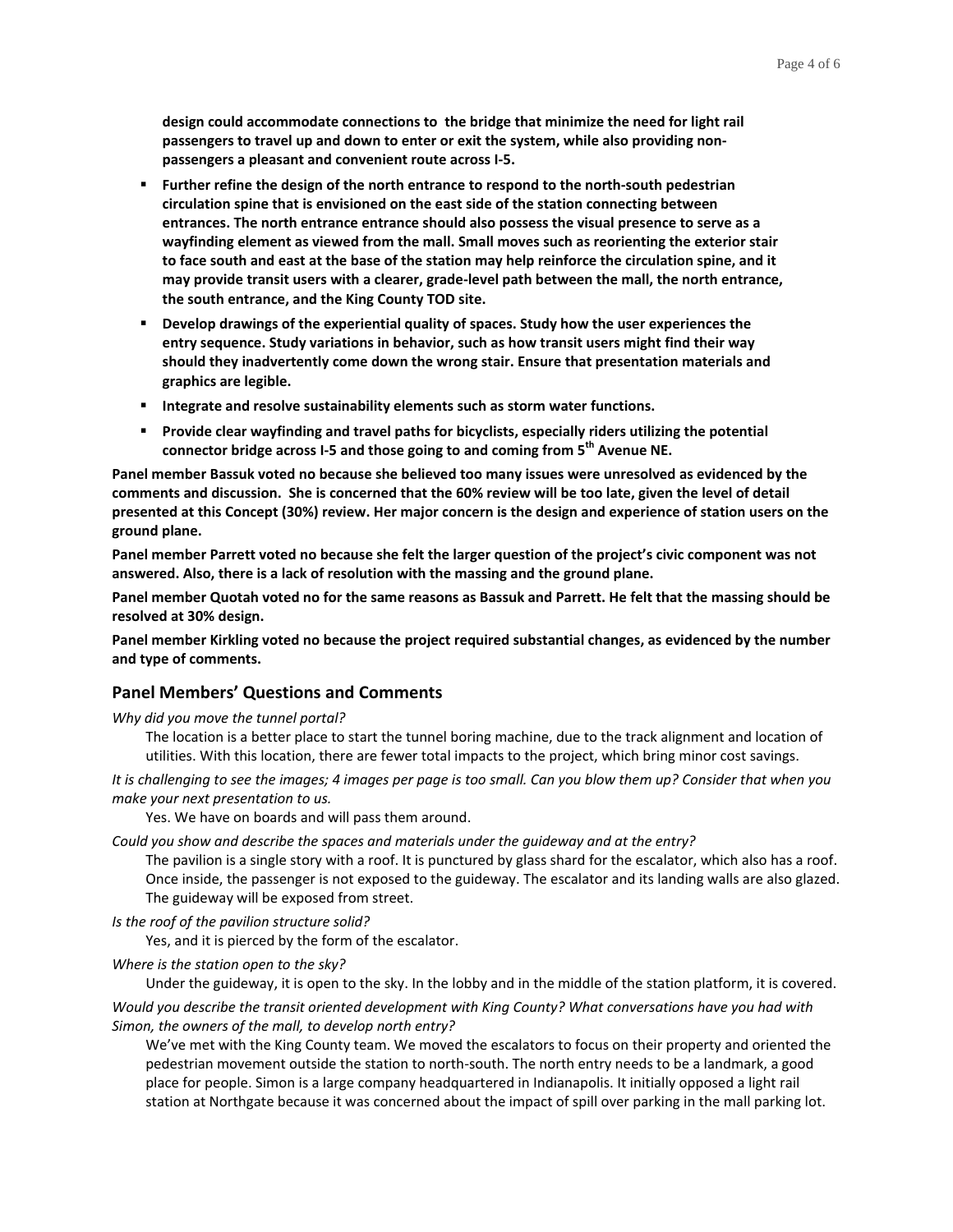We are starting a working relationship with them and have presented options for access to the mall. They have been receptive to the ideas you see here. Wayfinding is important. We don't want people to walk diagonally through the mall parking lot going to or from the station. We need to minimize the number of stalls displaced at the mall. We currently don't own any of the property we're talking about.

*I appreciate the complexity of the site. This site is not urban. To what extent are you trying to shoot for an urban condition? Why hold the street edge? I-5 is across the street. You propose a canopy of trees under guideway above and the areas south and north of the project along 1st are untreated.*

The site is not urban. The station is not going to make it urban. But it will activate spaces and tie them to urbanized projects, like the King County transit oriented development. The station and guideway will form the edge for the transit oriented development, reducing the scale and noise of I-5. We're creating access to the station that is pleasant and accommodates bikes and pedestrians.

#### *Can you describe your approach to sustainability and integrated systems?*

We are following Sound Transit's sustainability checklist. We're making a conscientious effort for sustainable strategies for construction and the use of unconditioned spaces, durable materials, and energy. At this site, we're also planning to capture water run-off using rain gardens. During construction, for example, we're studying turning the trucks off and how far do they travel to reduce fuel use.

*The county and city has a bold vision for the immediate area. What are your thoughts of how connections might take place north and into neighborhood when the station is first open and in 2030 when this neighborhood is more dense?*

The accommodation for bicycle parking on site is generous. The E-W connections are still being developed by the county. They will respond to the station's design.  $5^{th}$  Ave NE. and  $1^{st}$  Ave NE. are bike routes as is NE 103 $^{rd}$ St. We will work with community and get feedback from the bike community.

#### *Will we see the portal?*

Yes, we'll present it at a future review. The visibility of it is low, as it is in a retained cut on WSDOT property.

*We should be trying to capitalize on light rail investments. I question the logic of the bridge; go down to go back up to station. You can influence what happens. Say this is a good strategy for approaching it.*

There are many questions regarding the proposed bridge and many of them are unresolved. For example, it would be used by cyclists; do they need a ramp? Those are all design questions that need more work. The county has done a feasibility study but has no money for design or construction of the bridge. We can report on more details the next time. We talked to the design team for the King County TOD; they made a viable argument about the notion of bringing everyone to grade with the bridge.

*The glass shard piercing the pavilion is exciting. Push it as much as possible; it could be a sculptural piece. The glass mullions are heavy handed; I want something more light. Involve the artist in the glass shard, perhaps. The combination of the solids vs glass structures is a bit of a jumble and needs more clarity. I love the idea of the trees under the guideways.*

*There is a lack of clarity of scale and position of pavilion elements. I wonder about the use of the tensile fabric; in the rendering, the roof seems tacked on and not integrated. If you're going to explore tensile structures, they work well set in a larger landscape, like Denver airport, or when they are much smaller. Your proposal is kind of lost behind all of the other pieces. The roof needs more dynamic ribs; it looks structured and rigid. The roof should be a more expressive and bigger part of the station. Play it up. At the bottom of the structure, the pieces are chaotic and jumbled. The design lacks a sense of scale for the pedestrian and entry. It's hard to imagine how the large scale of the top transitions to pedestrian scale at grade. The permeability is an intriguing idea. Study the negative space more; solid is more dominant, but I'm not sure that's how you expressed it. What if I go down the wrong side of the station? We want people to get to mall on light rail. Also think about going past the mall and making connections up north. Push that with Simon. The bridge is a great idea. It needs to be integrated with the station. I'm nervous about bringing everyone to the street.*

*I applaud the use of glass and the amount of it. I am concerned about the module size and mullions and the scale. They feel dated. There must be some other way to put pieces together. Exploit the back lit opportunity to west of the platform waiting area. The forms and massings of the lower area are not resolved well. The art experience at the entry could be a very interesting opportunity. Please consider developing a shared vocabulary between the*